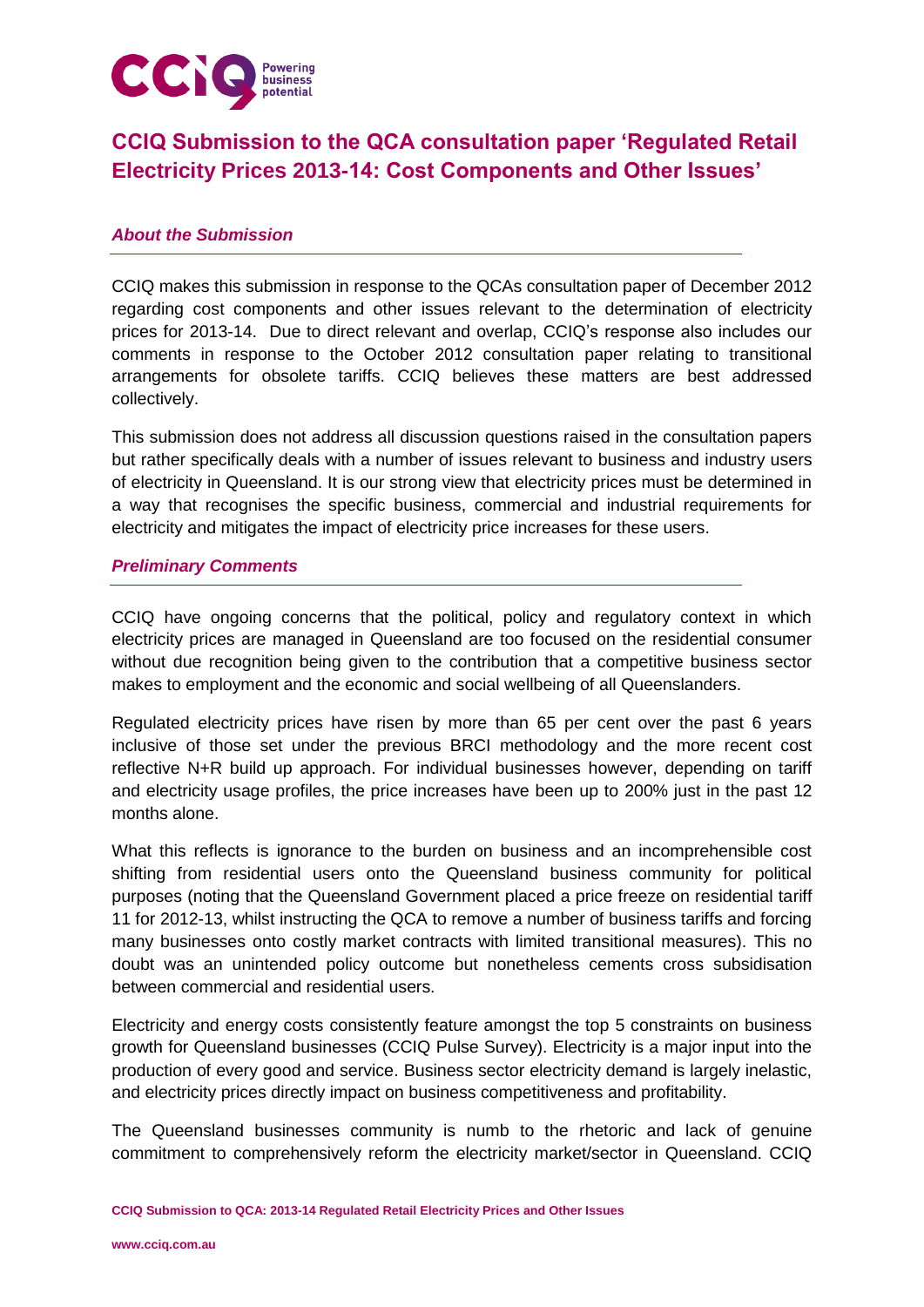

considers it a pointless exercise to continue to consult on and review the regulated retail tariffs and prices, without first overhauling the network tariffs, pricing structures and broader regulation of the sector.

CCIQ appreciates that many of these issues are outside the scope of this review and the responsibilities of the QCA. CCIQ finds it difficult to be able to respond to the QCA discussion questions specifically relating to the pricing methodology and cost components, when we fundamentally have significant concern regarding the overarching framework for the Queensland electricity market sector. Ongoing attempts to improve the regulated retail pricing methodology and retail tariffs is constrained by the fact that the electricity network is not focussed on delivering the same improved and efficient outcomes and may not have cheap energy prices as an objective. CCIQ does however acknowledge that that the State Government has recently released a 30 year electricity strategy directions paper that may address many of these overarching constraints.

## *Network (N) Cost Components*

CCIQ continues to support the Network (N) plus Retail (R) cost build up approach as we believe it has the potential to achieve the most equity and transparency across tariff and user groups that over the long term lead to an efficiently priced electricity market in Queensland.

However CCIQ also believes that the effective setting of retail tariff prices continues to be constrained by underlying policy inconsistencies and broader market design issues. In particular, CCIQ believes there is evidence to suggest that:

- uniform tariff policy (UTP) is preventing greater competition in the Ergon distribution area (regional Queensland);
- full retail competition is not necessarily consistent with reducing peak demand and lower energy prices; and
- cost-reflective pricing is not achievable in the presence of the UTP as the cost of supply is significantly higher in regional Queensland.

Whilst CCIQ supports the policy intent of each of these policy areas, we are not convinced of the merit or effectiveness of the framework in which they are currently achieved. It therefore may be the time to consider a differentiation of tariffs in the Ergon area from that in the Energex areas; and/or a discussion regarding the ongoing need to regulate tariffs in the Energex area at all.

Many of the issues raised are due directly to the crossover between using Energex and or Ergon network charges as the basis for the regulated tariff structure and this clearly is not working. Most other jurisdictions in Australia have different regulated charges that reflect the costs in each distribution area.

#### *Small Business Customer Tariffs*

CCIQ supports using a similar approach to 2012-13 whereby the network cost component for small customer tariffs are based on the network charges to be levied by Energex, as this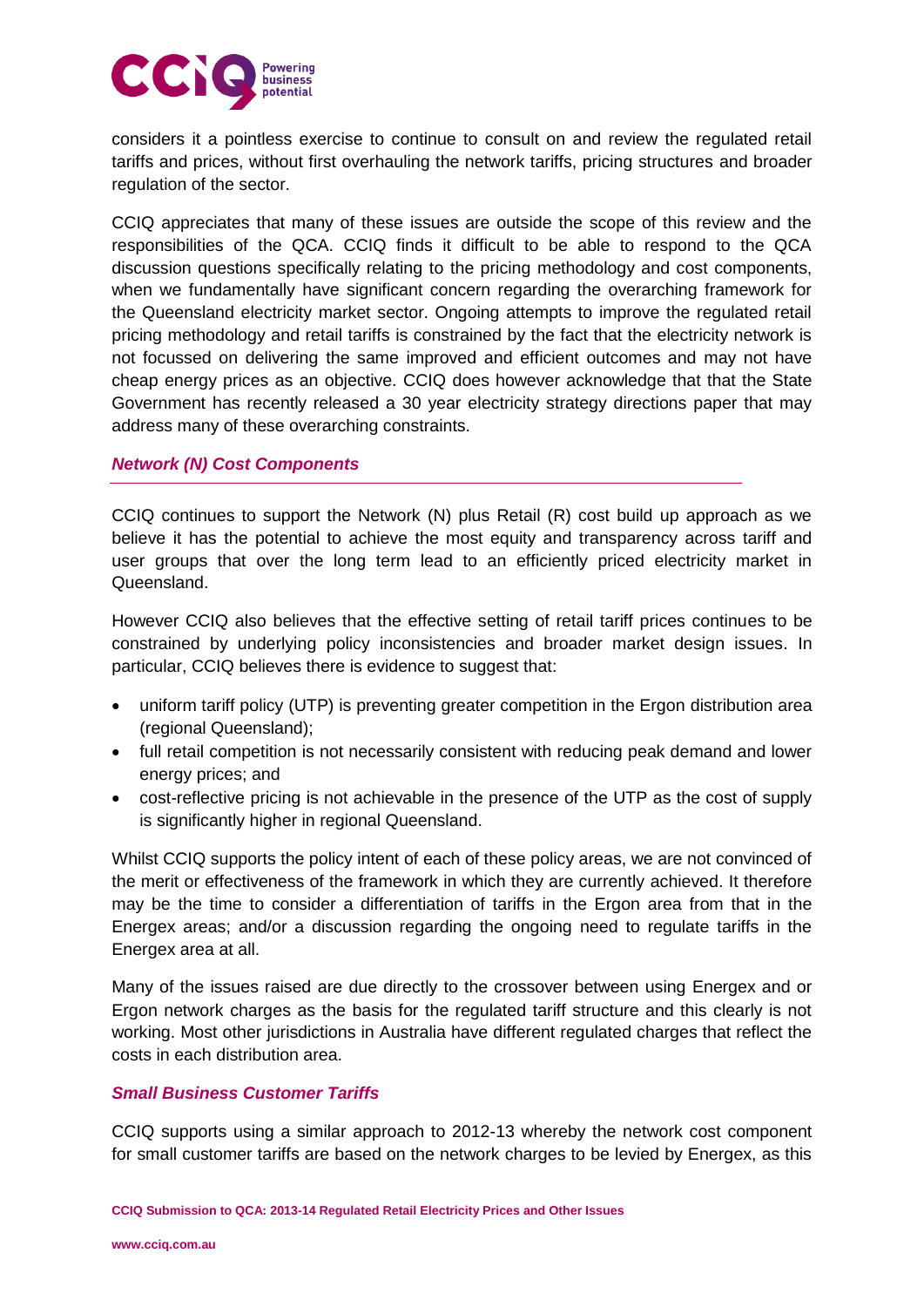

is consistent with the State Government's Uniform Tariff Policy (UTP) and minimises price increases for these customers.

## *Large Business Customer Tariffs*

CCIQ does not support the QCA recommendation to base large customer tariffs on the network charges to be levied by Ergon.

Whilst we acknowledge that there is a concerted effort to shift towards full cost reflectivity and that large business customers in SEQ no longer have access to regulated tariffs and prices, we believe that basing large business tariffs on Ergon network charges will result in significant increase in the tariff price and will not achieve equity for businesses in regional areas compared to those business in SEQ. This is therefore inconsistent with the UTP.

What this also means is that residential and small business users in the Ergon area will not pay full cost-reflective prices, whilst their larger use competitors will pay prices reflecting the full network and distribution costs, effectively embedding a degree of cross-subsidisation between businesses users and small customers in the Ergon distribution area.

CCIQ believe that the better approach is to base large customer tariffs on the network charges levied by Energex, for their large user market contract customers. Alternatively CCIQ believes there may be merit in applying an averaged network cost approach which applies an average of the Energex and Ergon network costs for each tariff based on the total number of users in each tariff category/group. For example:

*Energex Tariff (large customers) + Ergon Tariff (large customers)/size of network (number of customers) = average network cost (large customers)*

# *Energy Costs*

CCIQ believes that wherever possible market based and benchmarking approaches should be adopted which draws on the experience of other jurisdictions and incentivises the Queensland electricity sector to strive towards best practice and efficiency outcomes required to ensure low cost energy prices.

Accordingly CCIQ supports QCA recommended market price approach to estimating wholesale energy costs based on hedge modelling; and basing Environmental program costs (including QGS, LRET and SRES) compliance costs on market price information.

However CCIQ wishes to place on the record that in the presence of the carbon pricing scheme we do not believe that other environmental compliance schemes aimed at managing and reducing emissions should remain in place as they serve only to push up energy prices for consumers.

#### *Time of Use (TOU) Energy Costs and Tariffs*

Of particular concern to CCIQ and our members has been the impact on customers of significant changes in the pricing structure of Tariff 22, the business TOU tariff accessed by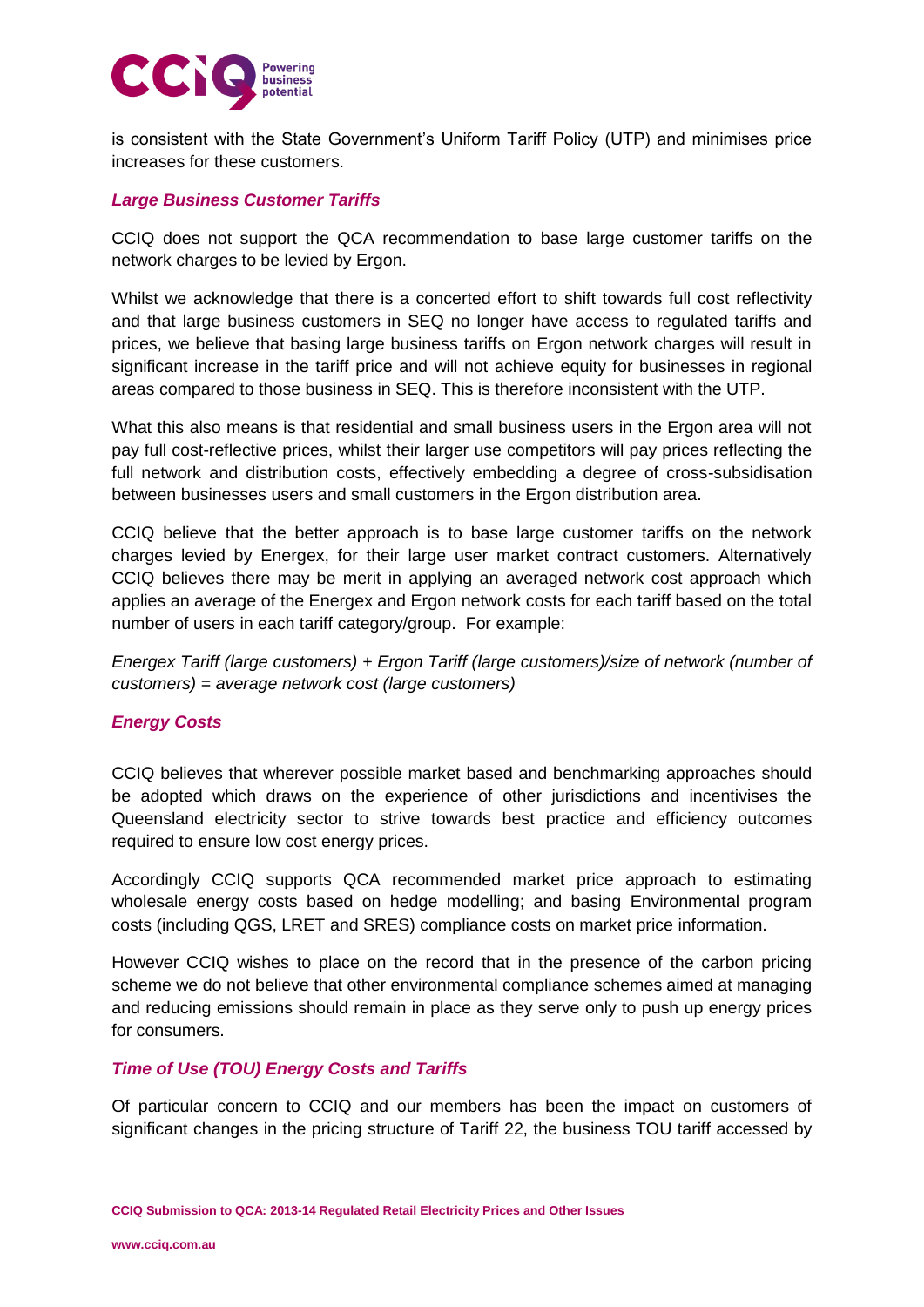

business customers who consume more than 100MWh per annum, and the only alternative tariff for many customers currently on obsolete tariffs.

CCIQ is concerned that there is very little differential between the peak and off-peak rates, resulting in there being little to no price incentive for businesses to manage their peak demand and energy use. The significant price increase in 2012-13 also significantly impacted businesses already on T22 and who have invested significantly and structured their business energy use to take advantage from previously discounted off-peak rates.

As has been highlighted by numerous QCA papers, the underlying Energex and Ergon TOU network tariff has itself little differential between the peak and off-peak rates and this is therefore preventing the QCA from developing a Time of Use tariff structures that rewards customers for shifting their energy consumption from peak pricing periods to off-peak periods.

CCIQ believes that the uptake of TOU presents the most significant opportunity for Queensland businesses to realise energy savings and for the Queensland energy market to systematically address rising electricity prices. However CCIQ continues to observe a lack of genuine interest in progressing time of use network and retail tariff structures. To act as an effective incentive, the pricing signals need to reflect not only the cost of supplying at offpeak, shoulder and peak periods, but must also acknowledge the cost of business restructuring and necessary investment.

Accordingly CCIQ believes that the Queensland Government should take a leadership role in advising on and developing TOU network and retail tariff structures.

# *Retail (R) Cost Components*

#### *Retail Operating Costs (ROC)*

CCIQ supports the benchmarking approach being taken by the Authority to determine retail operating costs. However we share the collective view of other consumer groups that there is no justification for including an allowance for Customer Acquisition and Retention Costs (CARC).

We note the argument for the inclusion of CARC to support activities required to build a competitive market, and also the QCAs assessment that there is now highly effective competition in the electricity market in the Energex area. A consequence of the Queensland Government's Uniform Tariff Policy, Ergon Energy customers are paying for the costs of customer acquisition and retention, even where there is no effective competition, and therefore no funds are being expended on those activities. Previous analysis undertaken by the QCA also shows clearly that the Queensland allowance for CARC is above that allowed in NSW and South Australia.

Any allowance for CARC should be reasonable, not generous. In a normal business sense customer acquisition and retention costs such as marketing and customer service are not specific costs passed onto the market in full. Equally market growth and business expansion are costs normally paid for out of general revenue and profitability. It follows that it is in the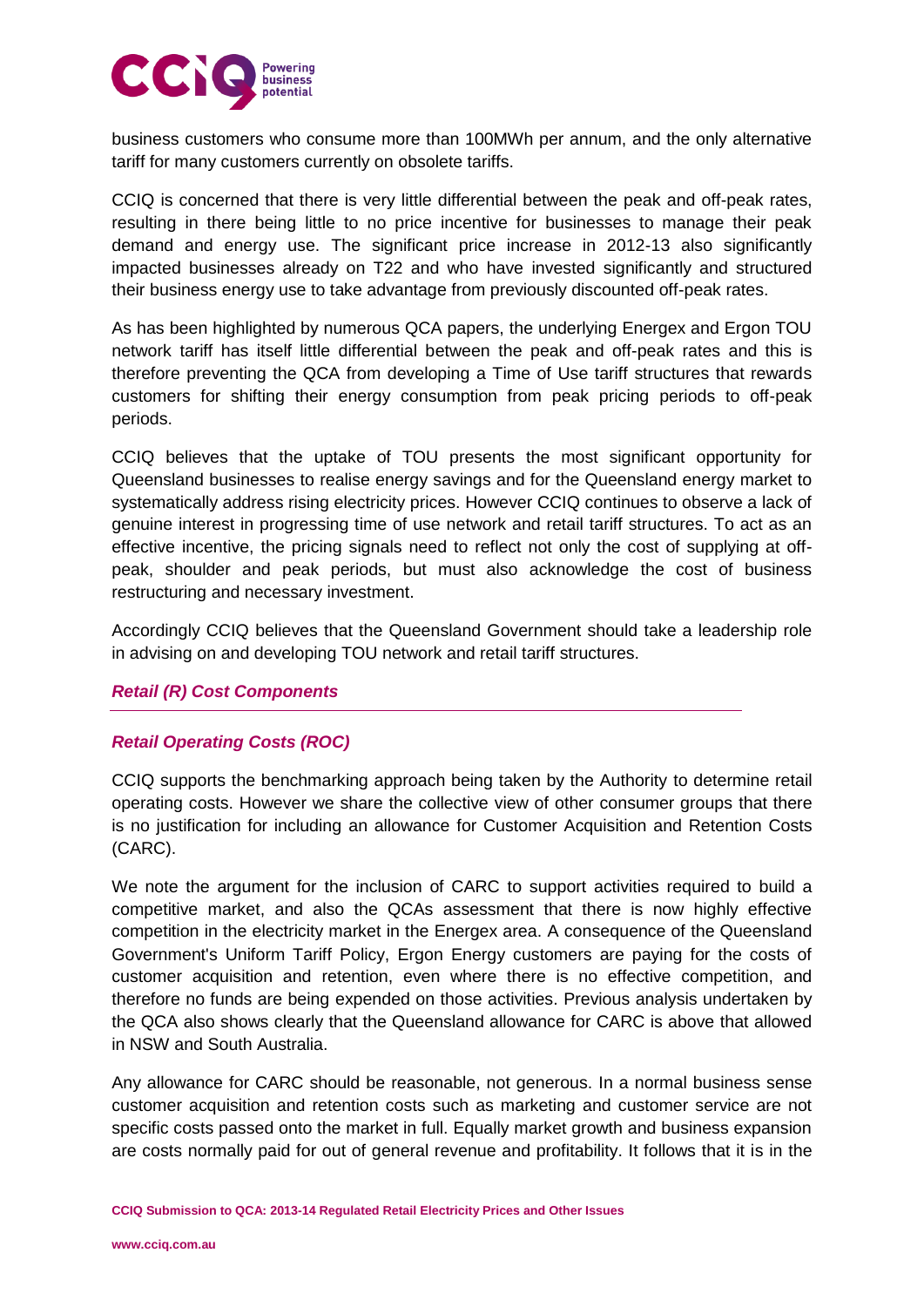

energy retailer"s best interest to attract and retain customers through efficiency and standards as this leads to greater market share and profitability. A specific allowance for CARC, especially in combination with retail margins and headroom seems excessive.

Therefore CCIQ believes the CARC allowance should instead be much lower, given that only a proportion of customers in Queensland are reasonably open to contestability. We propose that if there is to be an allowance for CARC in Queensland, it should be set at a rate benchmarked against NSW and South Australia, with an adjustment for the proportion of customers in those areas of Queensland where there is no effective competition.

#### *Retail Margin*

A retail margin is intended to compensate retailers for systematic risks. Accordingly the QCA, increased the retail margin from 5% to 5.4% in the previous 2012-13 price determination despite a number of objections from consumer groups consulted at the time.

CCIQ again contends that a retail margin greater than 5% is unreasonable and we strongly urge the QCA to review the current margin of 5.4% downwards.

Arguably, it could be lower, because the new  $N + R$  cost build-up pricing approach better assesses and reflects the operational costs for retailers thereby reducing the inherent risks that existed under the previous BRCI process.

## *Retail Headroom*

To entice greater competition the Authority included an additional allowance for head room of 5% of cost-reflective prices for all tariffs in their 2012-13 determination. At the time the Authority argued that "by setting regulated prices somewhat higher than full cost, retailers will be attracted to enter the market and, as they compete for market share, non-regulated prices will be driven down". The figure of 5% was provided without any supporting justification, and without any apparent attempt to quantify what headroom might already be in the cost-reflective tariffs.

CCIQ therefore has many concerns with this decision, and believes primarily that retailers should be encouraged to seek out and create their own effective "headroom" by operating more efficiently and innovatively, and providing better customer service than the incumbents. That is the way to achieve sustainable entry to give longer term benefits.

Creating artificial headroom to attract retailers will not encourage efficiency or lower pricing. At most it will attract retailers offering no better service, as has been evidenced through numerous CCIQ surveys where electricity retailers have been rated average to poor in terms of quality and efficiency of service.

CCIQ therefore strongly urges the QCA to remove the headroom in notified prices for 2013- 14 which had been allowed for in 2012-13; or review the 5% headroom allowance downwards following a better analysis of what headroom might already be in the costreflective tariffs.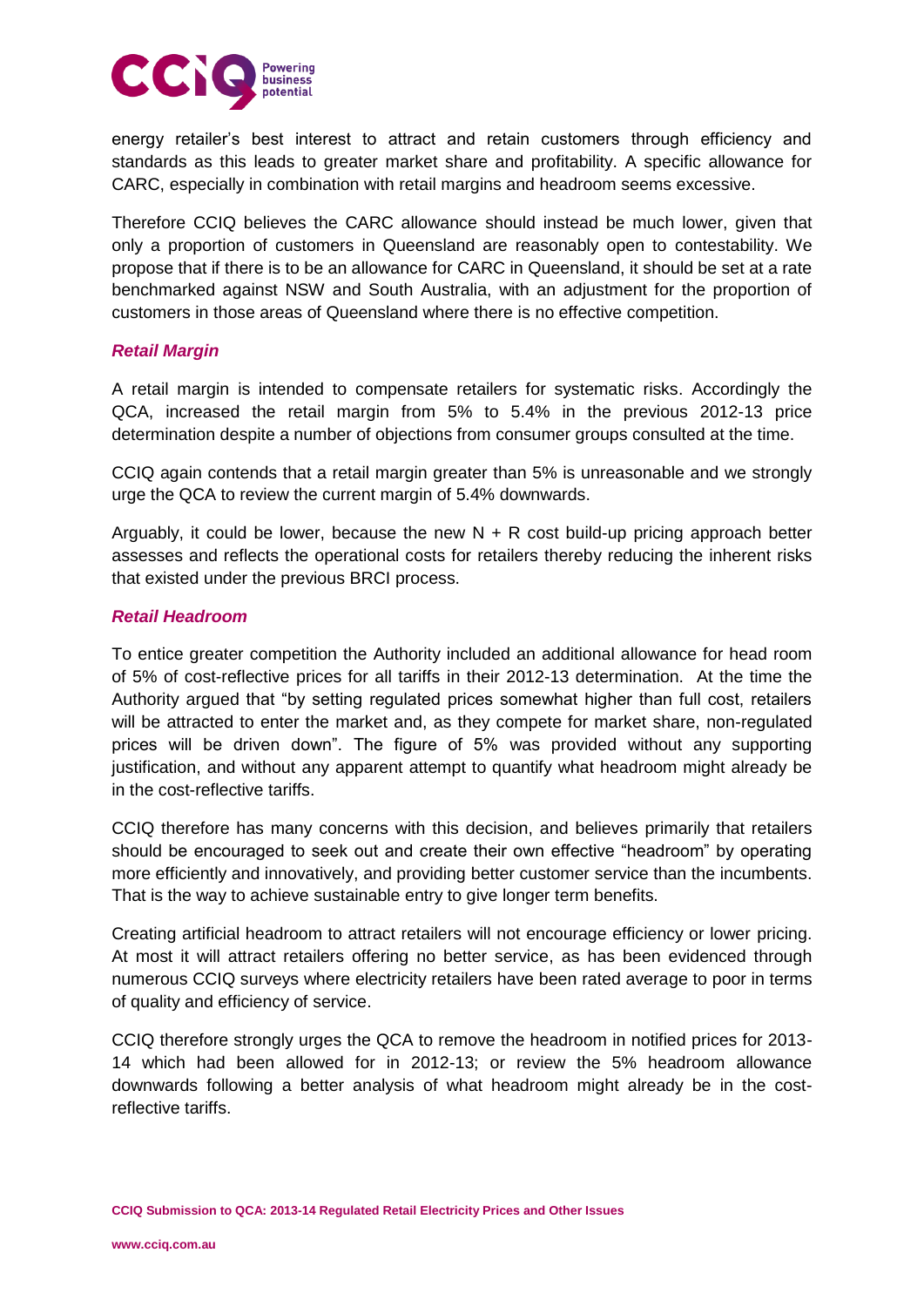

# *Transitional Arrangements for Obsolete Tariffs*

CCIQ notes that this is the second year where transitional arrangements for apparent obsolete tariffs are being considered due to the State Governments decision to place a hold on the removal of obsolete tariffs and capping of price increases for the 2012-13 pricing period.

It is CCIQs firm position that a further 1-2 year moratorium be placed on the removal of obsolete tariffs in light of the current state wide review and reform of the energy sector. CCIQ strongly supports the work of the State Government Inter-Departmental Committee (IDC) in reviewing the drivers of electricity prices including energy supply, network costs and retail competition. CCIQ firmly believes that as an outcome of this review and reform agenda, the policy and regulatory framework will be improved to deliver a better underlying cost and tariff structure.

Accordingly it makes no sense to CCIQ to place Queensland businesses, particularly those in regional Queensland and across significant industry sectors such as agriculture and manufacturing, under undue short-term hardship which may affect their immediate competitiveness and viability

However, CCIQ notes that this decision is outside the delegation and scope of the QCAs authority and therefore we ask that the Queensland Competition Authority be cognisant of the potential for changes to regulated retail electricity tariffs to have unintended but severe consequences on specific industry sectors or companies.

Accordingly, in relation to obsolete tariffs and reflecting the options outlined in the QCA Consultation Paper "Regulated Retail Electricity Prices 2013-14: Transitional Issues", we *support moving all customers on obsolete tariffs immediately onto new tariffs and discounting charges* for all customers on those new tariffs by progressively smaller amounts each year (Option 2). This option provides the greatest level of certainty to businesses over long-term price changes, reduces the complexity of the tariff structures and transitional arrangements, and removes any distortive impacts associated with maintaining separate tariff structure and schedules whereby some businesses will be placed at a competitive disadvantage compared to others in the same region/industry sector.

This option also allows businesses who stand to benefit from new arrangements an opportunity to benefit immediately. Further, Option 2 provides a clear signal to network and retail businesses that they must expedite solutions to any outstanding "metering and distribution-related constraints" preventing businesses from shifting onto tariffs where they may be better off.

Discounts must however be applied universally to all affected customers and must be balanced with recognition of the capacity of businesses to pay and the impact of consecutive previous years of price increases. A three to five year transitional pricing path, which limits price increases to a maximum of 10 per cent is recommended.